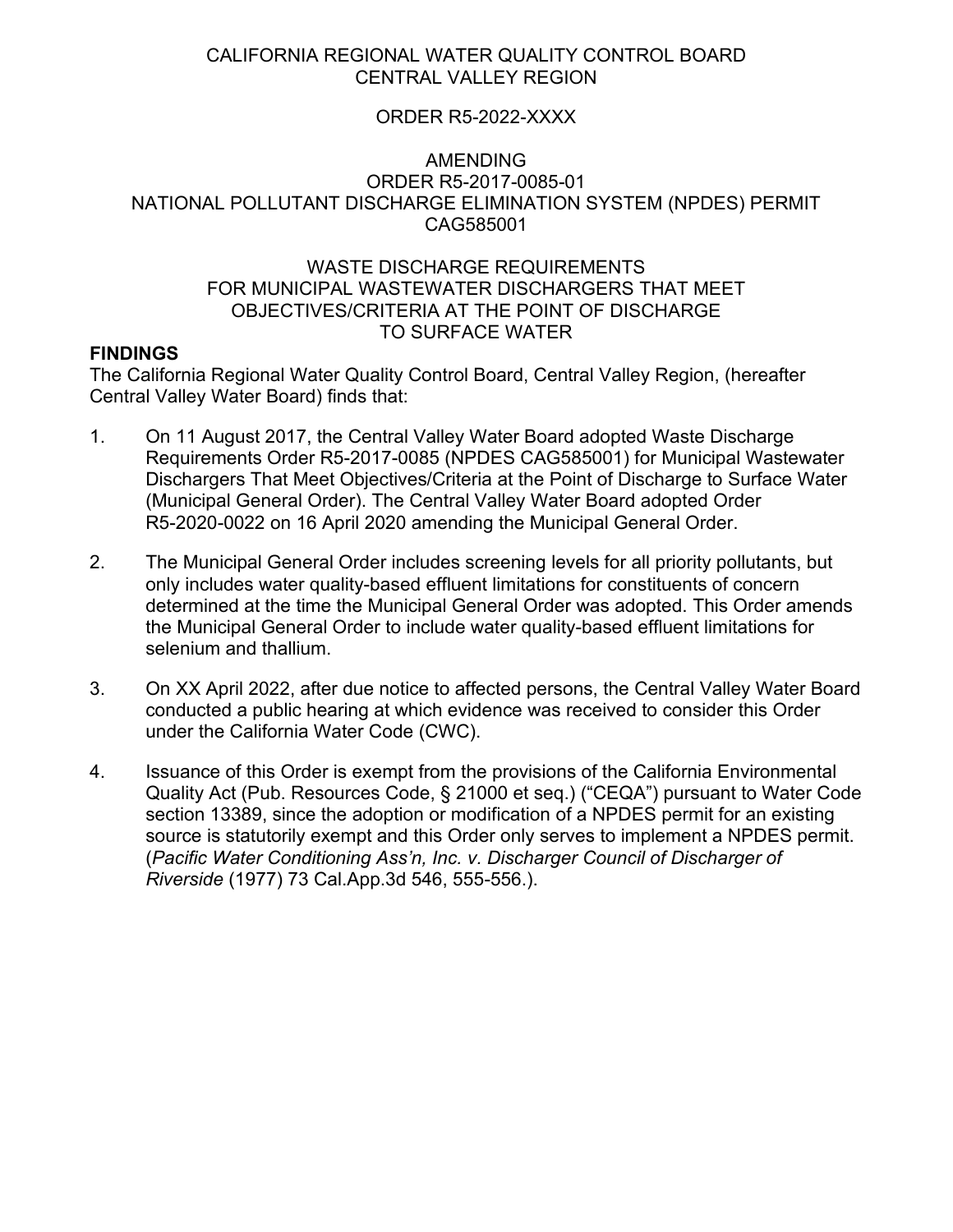# **BOARD ACTION IT IS HEREBY ORDERED THAT:**

Effective immediately, Waste Discharge Requirements Order R5-2017-0085-01 (NPDES CAG585001) is amended solely as shown in items 1 through 10, below.

- 1. The Order number is changed from R5-2017-0085-01 to R5-2017-0085-02 throughout the Municipal General Order.
- 2. **Cover Page.** Modify the last paragraph to the text shown below:

I, PATRICK PULUPA, Executive Officer, do hereby certify that this Order with all attachments is a full, true, and correct copy of the Order adopted by the California Regional Water Quality Control Board, Central Valley Region, on **11 August 2017** and amended by Order R5-2020-2022 on **16 April 2020** and amended by Order R5-2022-XXXX on **XX April 2022**.

- 3. **Limitations and Discharge Requirements, Section V. EFFLUENT LIMITATIONS AND DISCHARGE SPECIFICATIONS.** Insert the following Section V.A.1.b.vi and Table 27 as shown below to add effluent limitations for selenium and thallium:
	- iv. **Selenium and Thallium**
		- (a) The following effluent limitations for selenium are applicable to all water bodies and the effluent limitations for thallium are applicable to water bodies with MUN use. Effluent limitations for thallium and selenium are calculated per Section 1.4 of the SIP using an effluent CV of 0.6.

| <b>Parameters</b>                  | <b>Units</b> | Average<br><b>Monthly</b><br><b>Effluent</b><br><b>Limitations</b> | <b>Maximum</b><br><b>Daily</b><br><b>Effluent</b><br><b>Limitations</b> |  |  |
|------------------------------------|--------------|--------------------------------------------------------------------|-------------------------------------------------------------------------|--|--|
| <b>Thallium, Total Recoverable</b> | $\mu$ g/L    | 1.7                                                                | 3.4                                                                     |  |  |
| Selenium, Total Recoverable        | $\mu$ g/L    | 4.1                                                                | 8.2                                                                     |  |  |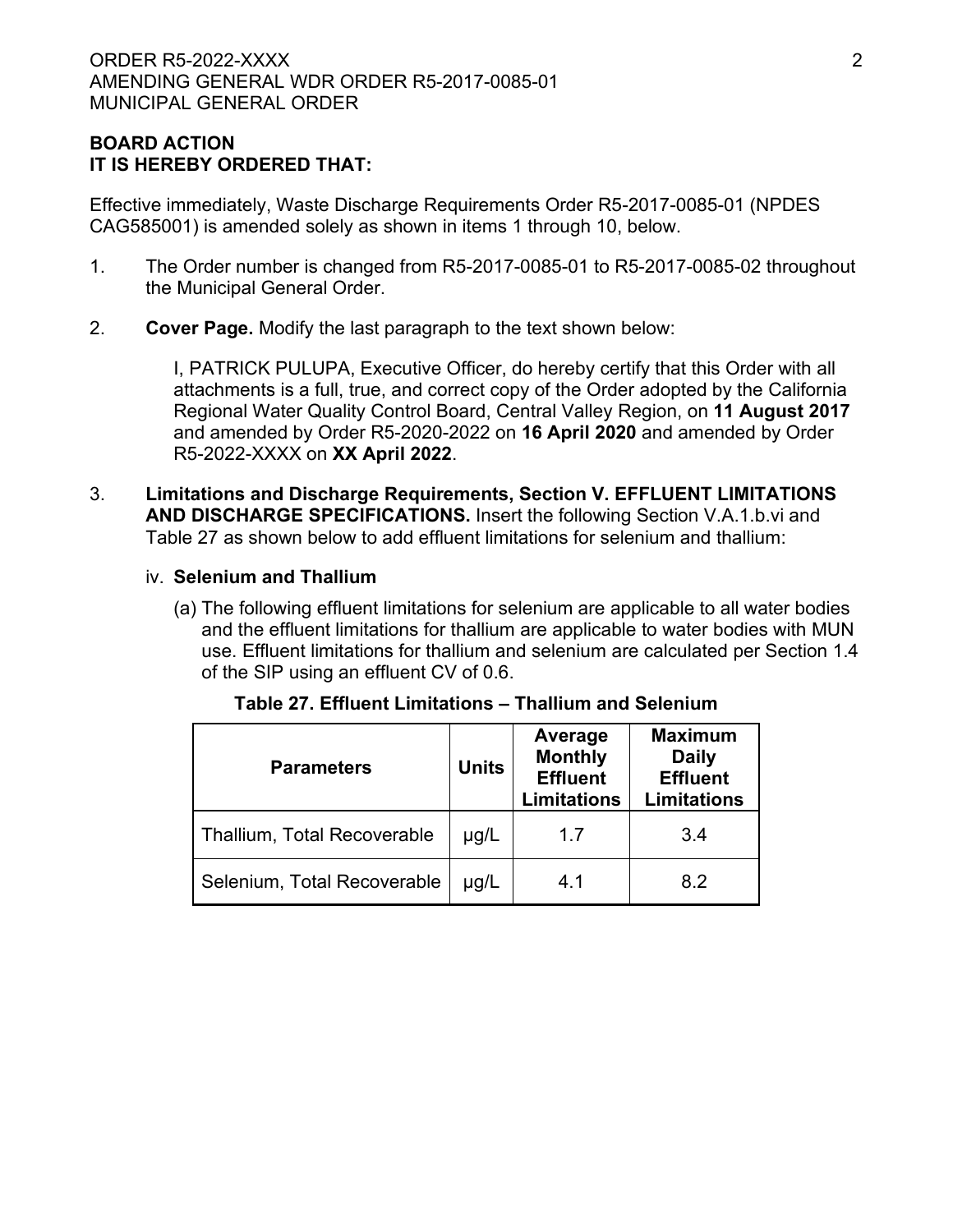4. **Attachment E – Monitoring and Reporting Program (MRP), Section IV. EFFLUENT MONITORING REQUIREMENTS.** Only sections of the table with changes are shown. Modify Table E-3 Effluent Monitoring to add effluent monitoring for Thallium as shown below:

# **Table E-3. Effluent Monitoring**

| <b>Parameter</b>               | <b>Sample</b><br><b>Units</b><br>Type |                      | <b>Major</b><br><b>Discharger</b><br><b>Minimum</b><br><b>Sampling</b><br><b>Frequency</b> | <b>Minor</b><br><b>Discharger</b><br><b>Minimum</b><br><b>Sampling</b><br><b>Frequency</b> | <b>Required</b><br><b>Analytical</b><br><b>Test</b><br><b>Method</b> |  |
|--------------------------------|---------------------------------------|----------------------|--------------------------------------------------------------------------------------------|--------------------------------------------------------------------------------------------|----------------------------------------------------------------------|--|
| Thallium, Total<br>Recoverable | $\mu$ g/L                             | $G$ rab <sup>4</sup> | 1/Quarter                                                                                  |                                                                                            | 3,8                                                                  |  |

- 5. **Attachment F – Fact Sheet, Section I. PERMIT INFORMATION.** Insert the following text as Section I.A.2 beneath Section I.A.1:
	- 2. **2022 Permit Amendment.** On XX April 2022, the Central Valley Water Board adopted Order R5-2022-XXXX amending the Municipal General Order to add water quality-based effluent limitations for selenium and thallium.
- 6. **Attachment F – Fact Sheet, Section V. RATIONALE FOR EFFLUENT LIMITATIONS AND DISCHARGE SPECIFICATIONS.** Modify the last paragraph of Section V.C.3.a, to add selenium and thallium to the list of priority pollutant constituents of concern to the following:

Based on the evaluation of pollutants with applicable effluent limitations in individual NPDES permits for Dischargers that are potentially eligible for coverage under this General Order, the Central Valley Water Board has identified the following priority pollutants of concern that are currently in discharges from municipal wastewater treatment plants: arsenic, bis (2-ethylhexyl) phthalate, chlorodibromomethane, copper, cyanide, dichlorobromomethane, lead, tetrachloroethylene, selenium, thallium, and zinc. This General Order includes effluent limitations for these priority pollutants of concern. Based on the RPA results for a specific Discharger, the Notice of Applicability will specify effluent limitations for those priority pollutants present in the discharge at concentrations that exhibit reasonable potential to cause or contribute to an exceedance of water quality objectives/criteria. The applicable water quality objectives/criteria for the priority pollutants of concern in discharges from municipal wastewater treatment plants are as follows: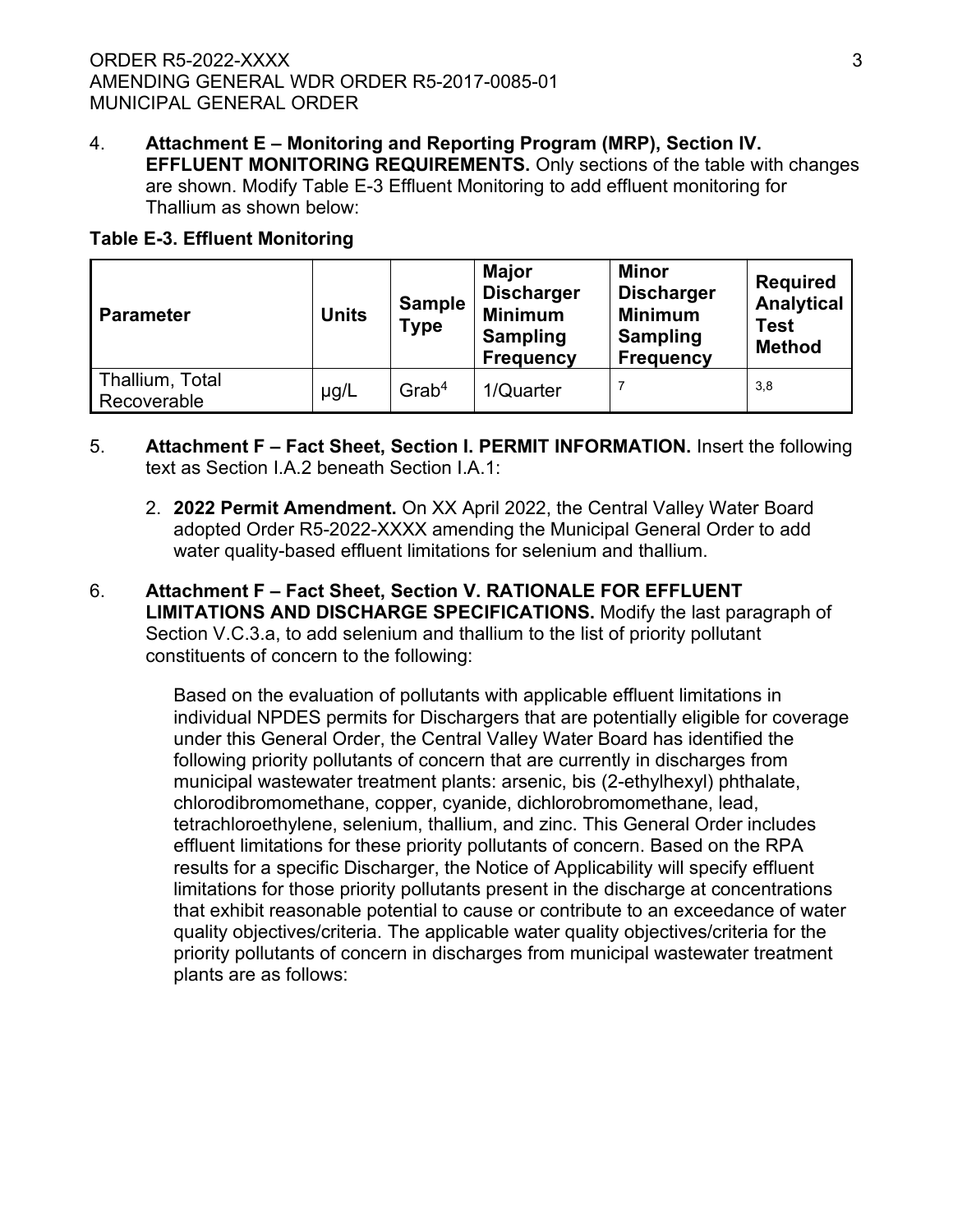- 7. **Attachment F – Fact Sheet, Section V. RATIONALE FOR EFFLUENT LIMITATIONS AND DISCHARGE SPECIFICATIONS.** Add two new subsections to Section V.C.3.a, to add selenium and thallium as shown below:
	- x. **Selenium**. The CTR includes maximum 1-hour average and 4-day average criteria of 20 µg/L and 5 µg/L, respectively, for selenium for the protection of freshwater aquatic life, which are applicable for all water bodies. This General Order includes a screening level in Attachment C. This General Order also includes effluent limitations in section V.A.1.b.vi for selenium based on the CTR criteria, which are applicable to all water bodies.
	- xi. **Thallium**. The CTR includes a criterion of 1.7 µg/L for thallium for the protection of human health for waters from which both water and organisms are consumed. This General Order includes screening levels in Attachment C. This General Order also includes effluent limitations in section V.A.1.b.vi for thallium based on the CTR criterion for the protection of human health for waters from which both water and organisms are consumed, which are applicable to water bodies with MUN use.
- 8. **Attachment F – Fact Sheet, Section V. RATIONALE FOR EFFLUENT LIMITATIONS AND DISCHARGE SPECIFICATIONS.** Modify Section V.C.4.a, to add selenium and thallium to list of constituents with water quality-based effluent limitations to the following:
	- a. This General Order includes WQBEL's for aluminum, ammonia, arsenic, bis (2 ethylhexyl) phthalate, BOD5, chlorine residual, chlorodibromomethane, copper, cyanide, diazinon and chlorpyrifos, dichlorobromomethane, electrical conductivity, fluoride, lead, manganese, MBAS, mercury, methylmercury, nitrate plus nitrite, nitrite, pH, selenium, settleable solids, temperature, tetrachloroethylene, total coliform organisms, TSS, thallium, and zinc. The general methodology for calculating WQBEL's based on the different criteria/objectives is described in subsections V.C.4.b through d, below.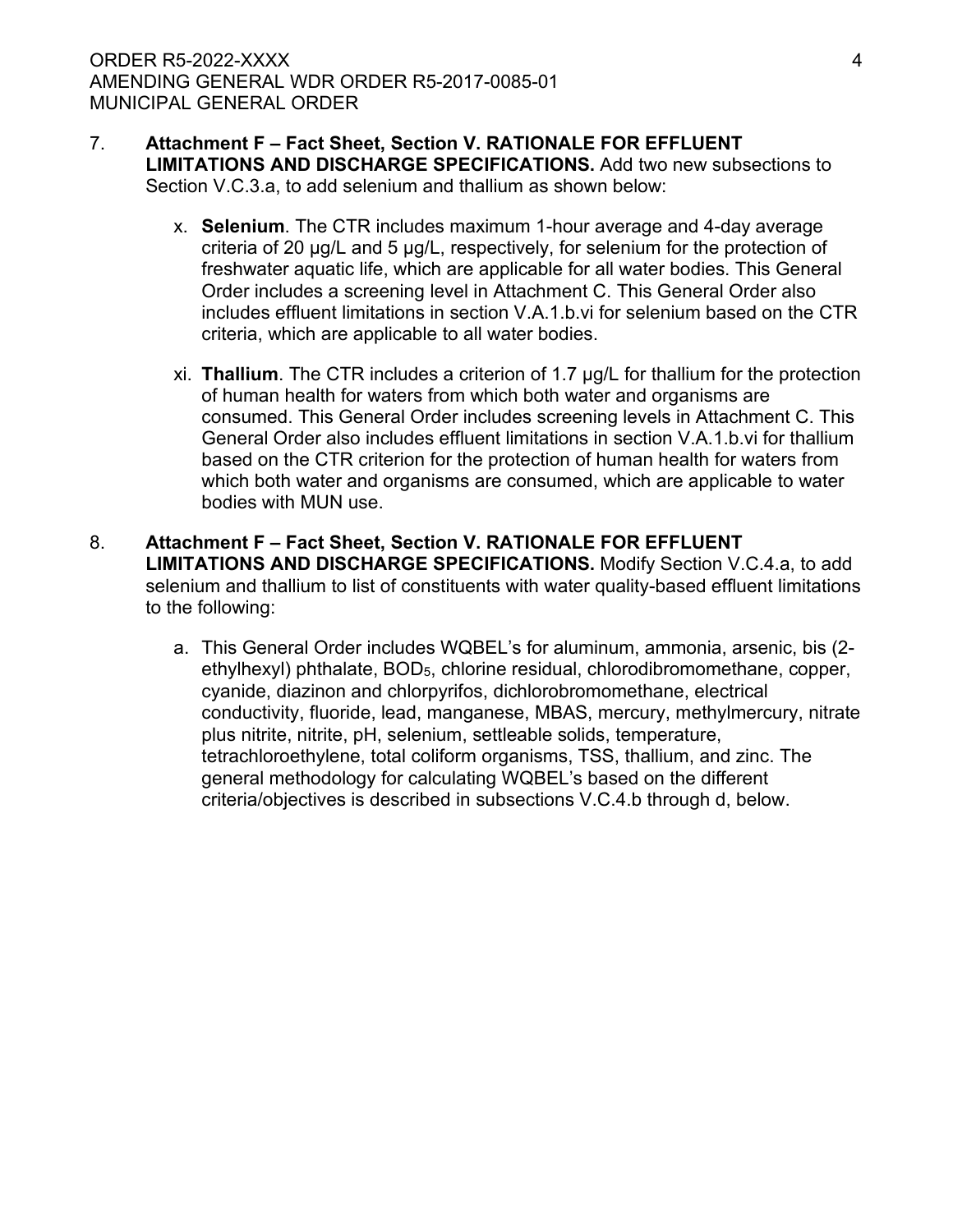# ORDER R5-2022-XXXX 5 AMENDING GENERAL WDR ORDER R5-2017-0085-01 MUNICIPAL GENERAL ORDER

9. **Attachment G – CALCULATION OF WQBEL'S.** Only sections of the table with changes are shown. Modify the table titled "Human Health WQBEL's Calculations – MUN USE" in Attachment G to add effluent limitations for thallium under "Priority Pollutants" row as shown below:

| Parameter                      | <b>Units</b> | <b>Criteria</b> | <b>MDEL/AMEL</b><br><b>Multiplier</b> | <b>AMEL</b><br><b>Multiplier</b> | <b>AWEL/AMEL</b><br><b>Multiplier</b> | <b>AMEL</b> | <b>AWEL</b> | <b>MDEL</b> |
|--------------------------------|--------------|-----------------|---------------------------------------|----------------------------------|---------------------------------------|-------------|-------------|-------------|
| Thallium, Total<br>Recoverable | $\mu$ g/L    | .               | 2.01                                  | .55                              | 1.73                                  | .           | --          | -3.4        |

10. **Attachment G – CALCULATION OF WQBEL'S.** Only sections of the table with changes are shown. Modify the table titled "Aquatic Life WQBEL's Calculations" in Attachment G to add effluent limitations for selenium under "Priority Pollutants" row as shown below:

| Parameter                         | <b>Units</b> | <b>CMC</b> | <b>CCC</b> | <b>ECA</b><br><b>Multiplier</b> acute | LTA <sub>acute</sub> | <b>ECA</b><br>  Multiplier <sub>chronic</sub> | <b>LTAchronic</b> | <b>AMEL</b><br>Multiplier <sub>95</sub> | <b>AWEL</b><br>Multiplier | <b>MDEL</b><br><b>Multiplier</b> <sub>99</sub> | <b>AMEL</b>                      | <b>AWEL</b> | MDEL <sup>3</sup> |
|-----------------------------------|--------------|------------|------------|---------------------------------------|----------------------|-----------------------------------------------|-------------------|-----------------------------------------|---------------------------|------------------------------------------------|----------------------------------|-------------|-------------------|
| Selenium,<br>Total<br>Recoverable | $\mu$ g/L    | 20         | .5         | 0.32                                  | 6.4                  | 0.53                                          | 2.6               | 1.55                                    | 2.68                      | 3.11                                           | $\overline{A}$<br><sup>4.1</sup> | $- -$       | 8.2               |